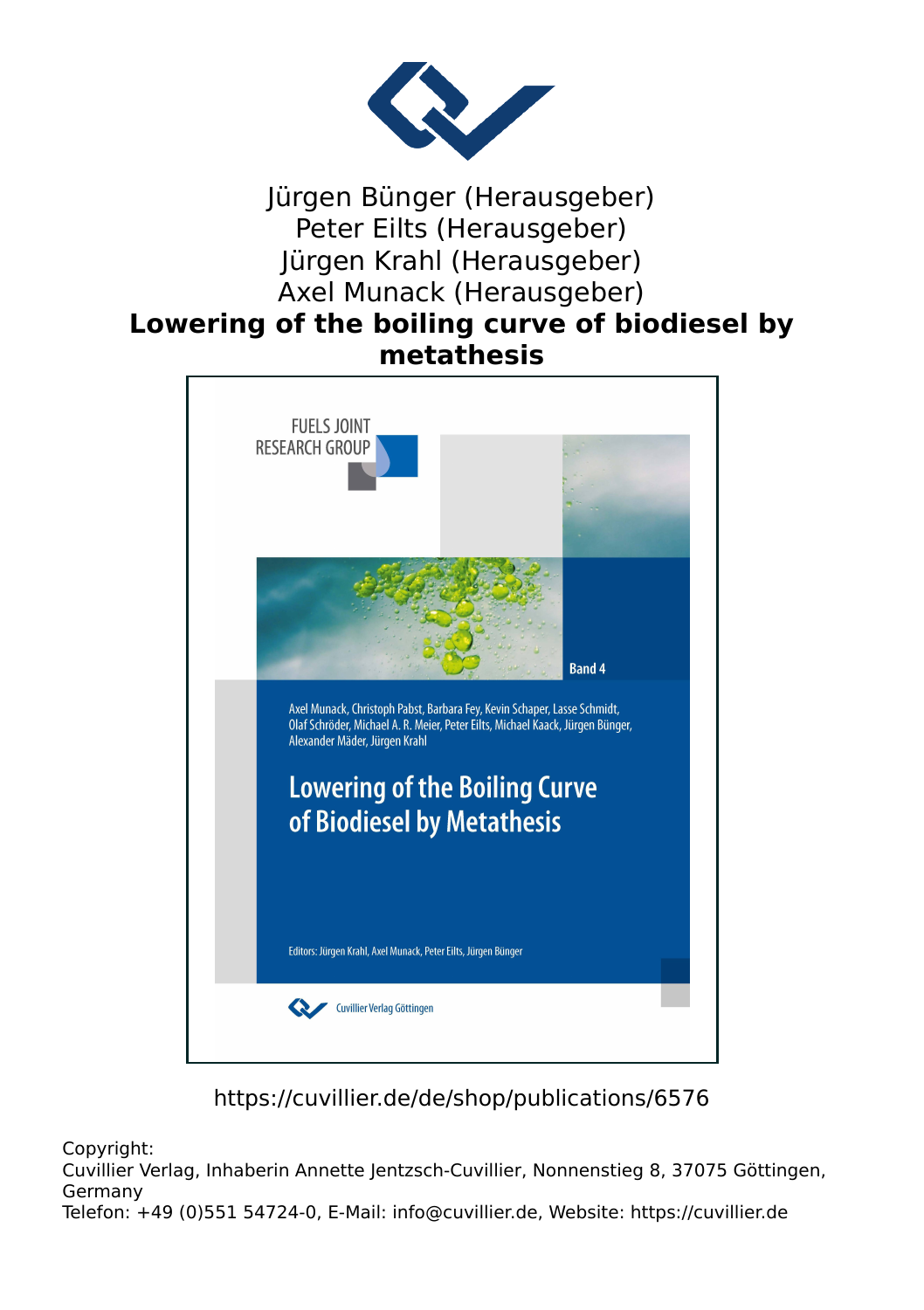

# **1 Introduction**

For a long time now, increasing the renewable components in fuel has been of as much interest as the reduction of emissions in motor vehicles. In order to increase the proportion of renewable energies and to reduce dependency on mineral oil, there is great political interest in the addition of biogenic components to fossil fuels. Diesel fuel currently makes up a quota of 7% (BioKraftQuG, 2006). A renewable energy proportion of 10% has been prescribed for the transport sector in the year 2020 by the European Union (EC guideline 2009/28).

In addition, the tightening of emissions standards places increasingly high demands on vehicle manufacturers, and also especially on the quality of the fuels used. The additive component that is currently predominantly used for diesel fuels is biodiesel. However, in its current form it is not optimally suited to modern car engines. A primary reason for this is its boiling behaviour, which for example leads to problems such as oil dilution by the addition of fuel to the engine oil, especially in the case of after-injection for the regeneration of particle filters (Tschöke et al., 2008). The biodiesel contained in engine oil can then form oligomers and polymers that deposit as oil sludge. For this reason, the boiling behaviour of biodiesel was changed in this project so that the fuel can evaporate more easily from the engine oil due to its lower boiling point. In order to attain this adaptation of the boiling curves to match that of the fossil diesel fuel, the properties of rapeseed oil methyl ester were altered both with self-metathesis and also cross-metathesis. In particular, new fuels are to be produced by homogeneous and heterogeneous catalysed cross-metathesis of fatty acid methyl esters with linear olefins that display behaviour in engine operation similar to fossil diesel fuel without allowing oil dilution and oil sludge formation. These possibilities of fuel design could form the basis for a substantial increase in the renewable proportion in diesel fuel without having negative effects on the engine. In this way, the use of plant oils and biodiesel as a fuel could be expanded.

In order to be able to evaluate the behaviour of the altered fuels, analyses of the boiling point and evaluation of the emissions in engine operation are required. Here, the emissions behaviour can not only be described by determination of the amounts of statutorily regulated exhaust gas components nitrogen oxide, particle mass, carbon monoxide and hydrocarbons. Measurement of the statutorily non-regulated components are also necessary for the estimation of the emissions behaviour and any resultant risks, since as is the case with polycyclic aromatic hydrocarbons or mutagenicity in the Ames test, they provide indications for the effect on health of diesel engine emissions. This cannot be derived from the statutorily regulated components. In addition, consideration of the particle concentration and the ammonia emissions is also necessary as these will belong to the regulated components in future (EC Regulation No. 582/2011).

In summary, the project demonstrates a sustainable development approach for fuels since the fuel design has been accompanied by engine and exhaust analysis tests right from the start.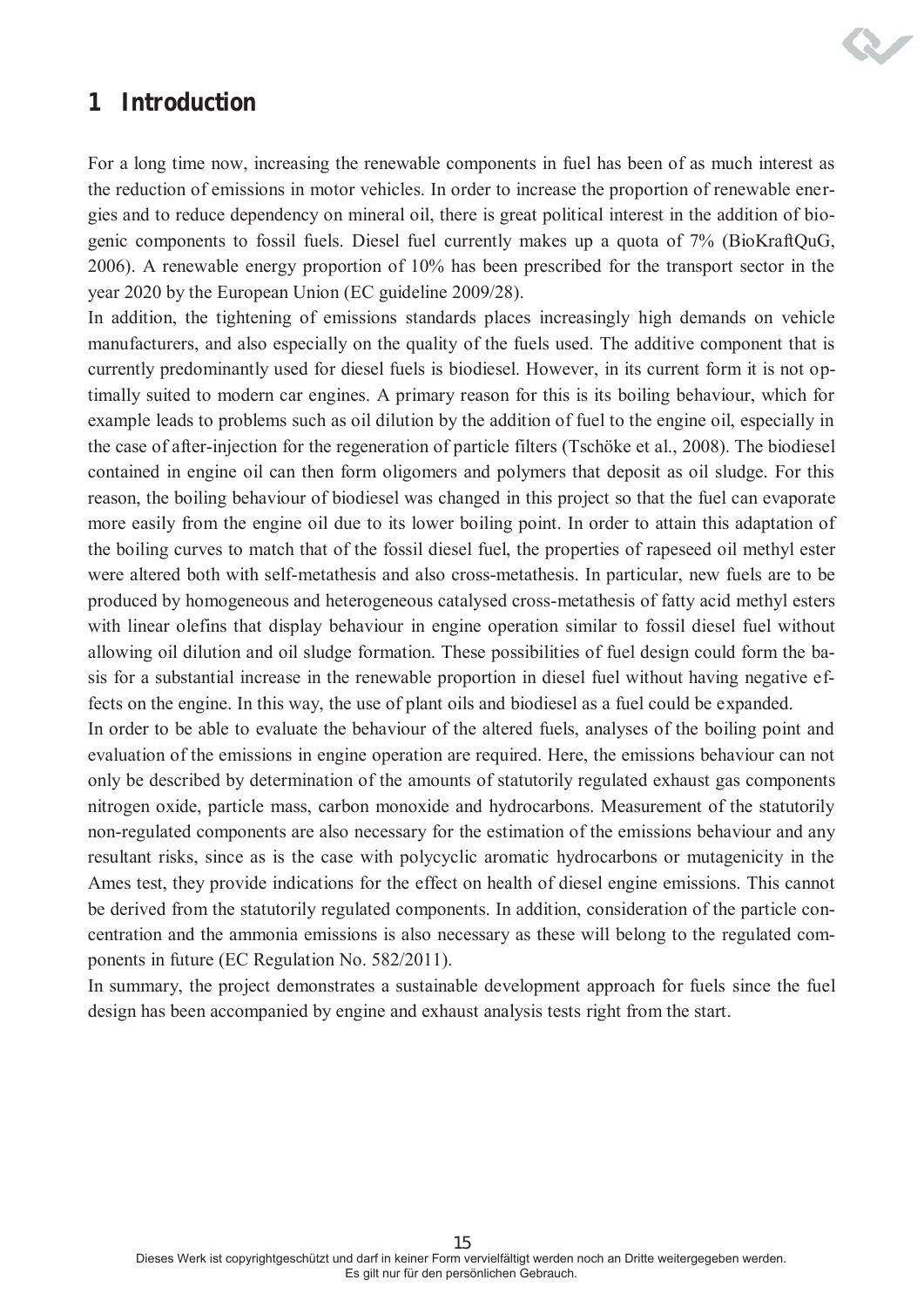

## **2 Production and basic characterisation of metathesis fuels**

The metathesis fuels were produced at the Karlsruhe Institute for Technology. The chemical modification of biodiesel took place using a known catalytic reaction, olefin metathesis, to reduce the boiling curve of biodiesel. This was achieved by cross-metathesis reactions of biodiesel with 1 hexene (and other olefins), which led to a shortening of the alkyl chain of the fatty acid methyl esters. Biodiesel that was synthetically modified in this way produced a boiling curve similar to that of diesel fuel extracted from mineral oil.

### **2.1 Starting materials and analytical process**

### **a) Starting materials**

- Rapeseed oil methyl ester with a fatty acid spectrum comprising 4.7% methyl palmitate, 1.6% methyl stearate, 61.2% methyl oleate, 19.2% methyl linoleate and 10.1% methyl linolenate
- $\blacksquare$  1-hexene, 97%

### **b) Catalysts**

 Commercially-available ruthenium catalysts (see Fig. 2-1) from Sigma-Aldrich and Umicore were used



Fig. 2-1: Ruthenium-based olefin metathesis catalysts used for the initial screening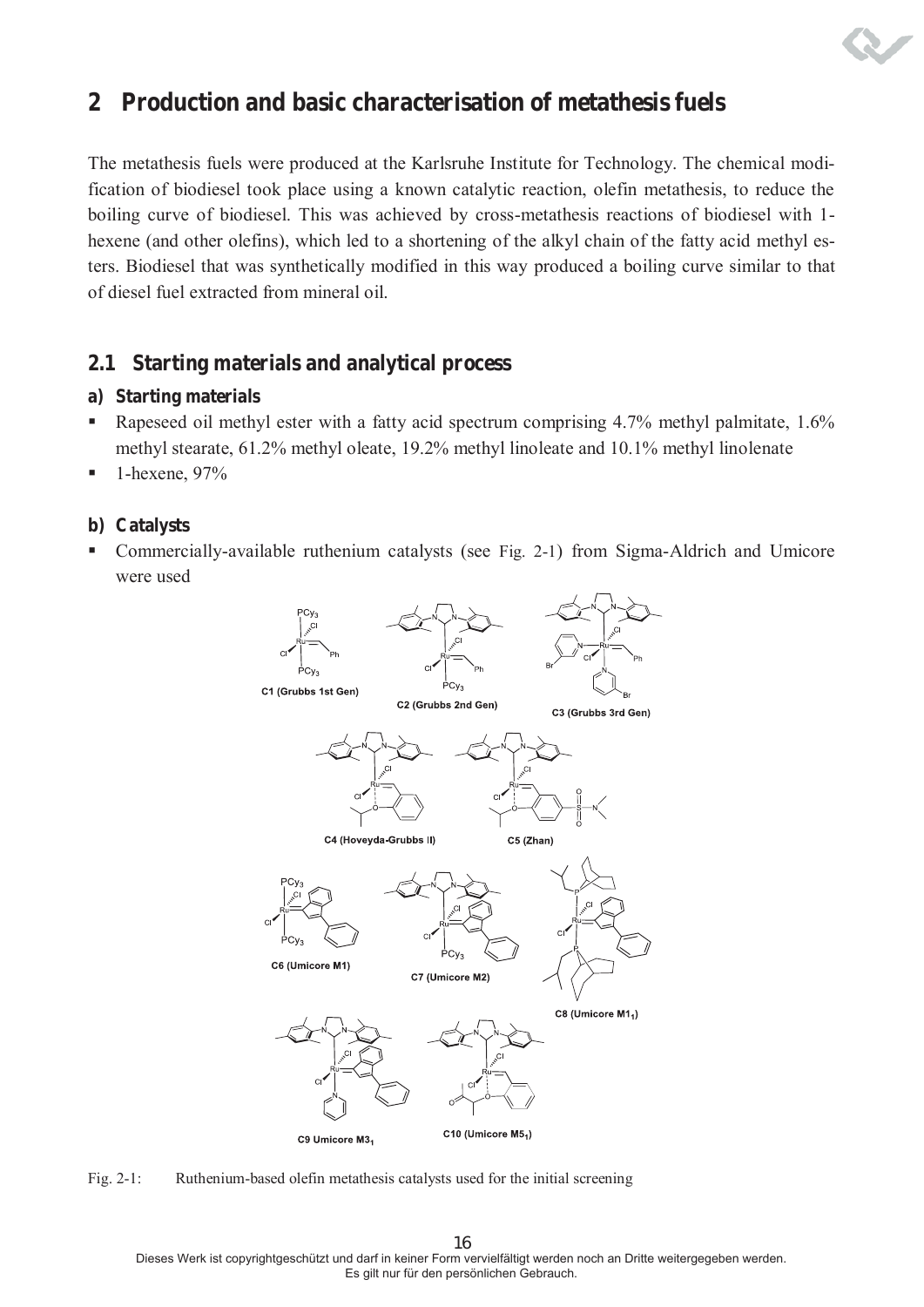

### **c) Analysis**

- Examination of the hydrocarbon composition of the samples of reaction solutions via GC (Bruker 430-GC) and/or GC-MS (Varian-431-GC/MS instrument)
- Simulated distillations (SimDis) of the metathesis samples according to the method ASTM D7169 via GC (ASG, Neusäss and TAC, Coburg)
- **•** Determination of the ruthenium content of the synthetically modified fuels via ICP-MS (Varian 820) using ruthenium standards with 1 to 10 ppm (ASG, Neusäss, Deutschland)

### **2.2 Metathesis reactions**

#### 2.2.1 **Cross-metathesis of biodiesel with 1-hexene**

Cross-metathesis reactions of biodiesel and 1-hexene were carried out with 5 ml biodiesel, the corresponding quantity of 1-hexene and tetradecane (internal standard) in a Radleys carousel 12 Plus<sup>TM</sup> carousel reactor with continuous stirring. To simplify calculation of the required quantities of reactants, it was assumed that the biodiesel only comprised methyl oleate. Reactions with catalysts **C1- C5** were carried out at 40 °C, whilst reactions with **C6-C10** took place at the somewhat higher temperature of 50 °C (it is known that C6-C10 have slightly higher initiation temperatures). The reaction temperatures were selected low to prevent 1-hexene (boiling point: 63 °C) from evaporating. After a t=0 sample was taken, in each case one of the catalysts **C1–C10** (0.02 to 0.10 mol% based on the quantity of biodiesel) was added to the reaction mixture. All reactions ran for four hours and were replicated. Samples were taken at regular intervals for GC or GC-MS analyses. In order to stop the reaction before the GC and GC-MS analysis, an excess of vinyl ethylether (50 mol%) was added to the reaction mixture.

The consumption of methyl oleate and methyl linoleate yielded a mixture of self and crossmetathesis products comprising alkenes, dienes, esters and diesters of different chain length (Fig. 2-2). Methyl oleate and linoleate had a proportion of 80.4% of the unsaturated fatty acids in the utilised biodiesel in a ratio of 3:1. The entire fatty acid profile can be found in Table 6-1 in the appendix. The possible resultant compounds are designated as self-metathesis product  $(SM_1$  to  $SM_6$ ) and cross-metathesis product ( $CM<sub>1</sub>$  to  $CM<sub>6</sub>$ ). Here, it should be noted that after a metathesis reaction all double bonds are present as cis / trans mixtures, as shown in Fig. 2-2. The compounds produced in this way have clearly different boiling points and should therefore render a modified boiling curve compared to that of the starting product (biodiesel).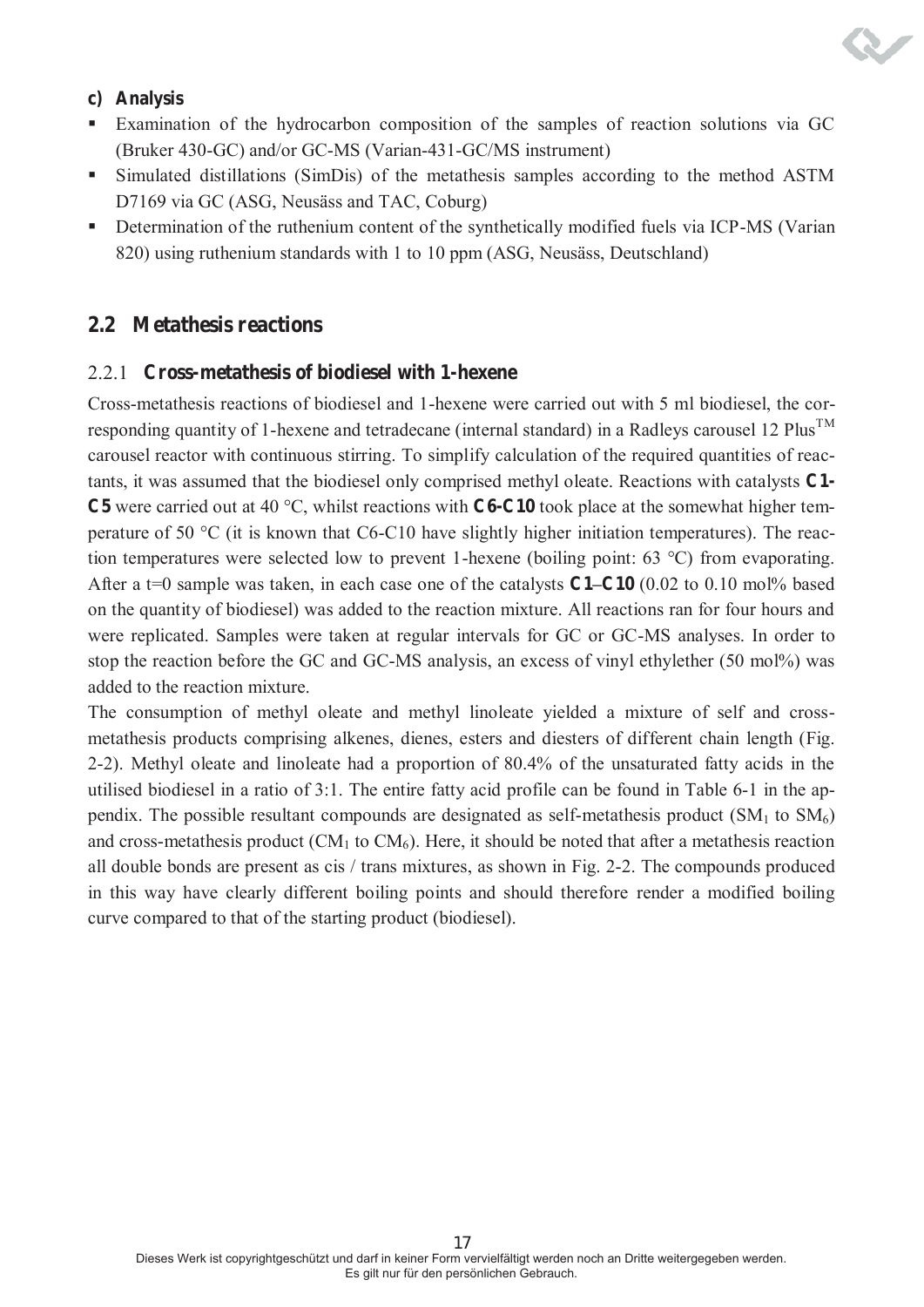

Fig. 2-2: Product mixture resulting from cross-metathesis of biodiesel with 1-hexene

ver 18 Dieses Werk ist copyrightgeschützt und darf in keiner Form vervielfältigt werden noch an Dritte weitergegeben werden. Es gilt nur für den persönlichen Gebrauch.